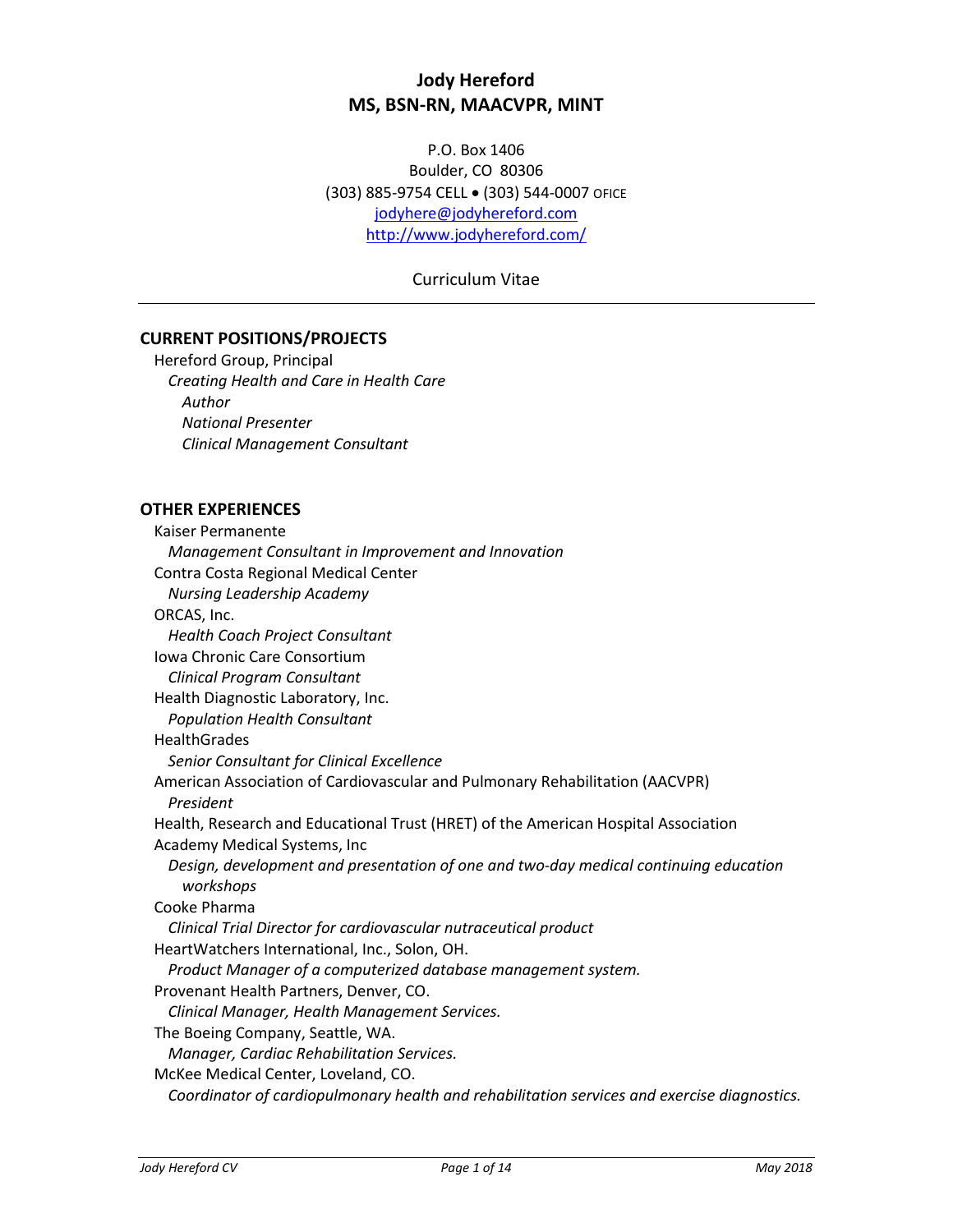# **RECENT CONTINUED PROFESSIONAL DEVELOPMENT**

| Motivational Interviewing Treatment Integrity (MITI) 4.0 Training  | 2015 |
|--------------------------------------------------------------------|------|
| Motivational Interviewing Network of Trainers (MINT)               | 2014 |
| The Science of Happiness, 16 Credit Hour Course, UC Berkeley       | 2014 |
| Holistic Stress Management Instructor Certification, Paramount     | 2014 |
| Self-Compassion, 6 Credit Hour Course, UC Berkeley                 | 2014 |
| Character Strengths and Positive Psychology, 6 Credit Hour Course, | 2014 |
| WholeBeing Institute                                               |      |
| Wellcoaches, Inc., Certified Health, Wellness Coach                | 2009 |

## **EDUCATION**

Master of Science from University of South Alabama/USSA, Mobile, Alabama in July 1985. Majors: *Exercise Physiology/Sports Medicine*

Bachelor of Science from Jamestown College, Jamestown, North Dakota in May 1981. Majors: *Nursing and Health/Physical Education.*

Scholarship Fellow with The AHA's Health Forum. Selected to participate in the Cardiovascular Health Fellowship, an 18-month educational fellowship to provide leadership development opportunities designed to improve health in organizations, individuals, and communities.

## **PROFESSIONAL ORGANIZATIONS**

| 1981-present |
|--------------|
|              |
| 1988-present |
| 2003-present |
| 1985-present |
| 2009-present |
|              |

## **PROFESSIONAL CONTRIBUTIONS AND ACHIEVEMENTS**

| <b>AACVPR Award of Excellence</b>                                           | 2013                     |
|-----------------------------------------------------------------------------|--------------------------|
| Health Care Reform Committee, AACVPR                                        | 2013-present             |
| Health Care Reform Task Force Chair, AACVPR                                 | 2013-2014                |
| Professional Certification Committee, AACVPR                                | 2011-2014                |
| Council of Advisors, National Consortium Credentialing of Health & Wellness | Coaches                  |
| (NCCHWC)                                                                    | 2011-present             |
| Advisory Board, Partnership to Fight Chronic Disease (PFCD)                 | 2008-present             |
| Past President, AACVPR                                                      | 2007-2008                |
| President, AACVPR                                                           | 2006-2007                |
| President Elect, AACVPR                                                     | 2005-2006                |
| Master Fellow, AACVPR                                                       | 2011-present             |
| Fellow, AACVPR                                                              | $1995 - present$         |
| Vice President, AACVPR                                                      | 2001 - 2004              |
| Board of Directors, AACVPR                                                  | 1998 - 2000, 2001 - 2008 |
| Inaugural Chair, Disease Management Task Force AACVPR                       | $2004 - 2008$            |
| <b>AACVPR Distinguished Service Award</b>                                   | 2003                     |
| Scholarship Fellow, Health Care Forum                                       | 2000 - 2001              |
| Editor, AACVPR News & Views                                                 | 2008 - 2014              |
| Member, Health & Public Policy Committee AACVPR                             | 2005 - 2011              |
| Member, Telemedicine/Telehealth Committee AACVPR                            | 2000 - 2005              |
| Chair, AACVPR Public Education Committee                                    | 1994 - 1998              |
| Review Board, Journal of Cardiopulmonary Rehabilitation                     | 1996 - present           |
|                                                                             |                          |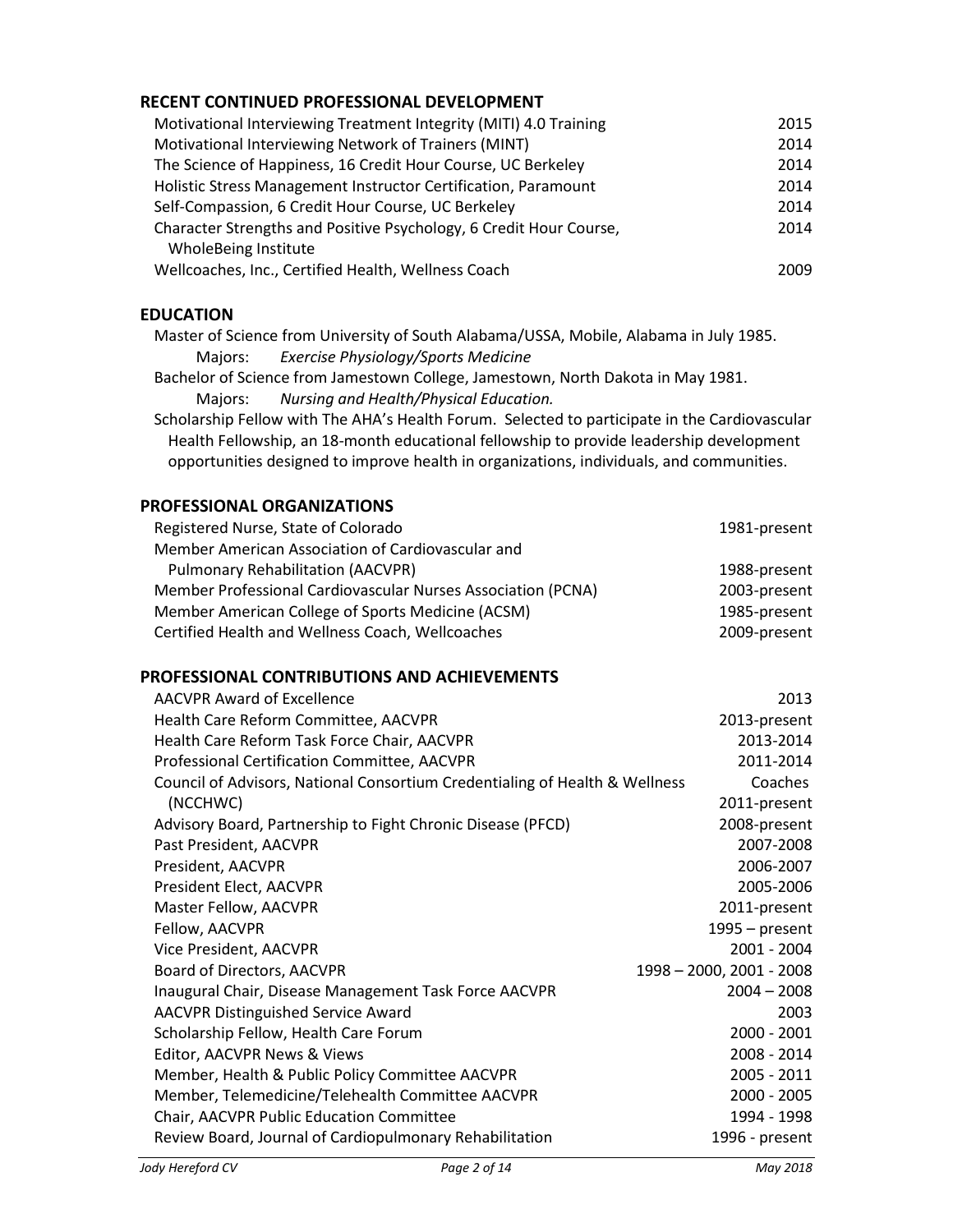| Board of Experts, The Exercise Standards and Malpractice Reporter | 1993 - present |
|-------------------------------------------------------------------|----------------|
| AACVPR Reimbursement/Legislative Contact (at large)               | 1995 - present |
| Member, AHA Speaker's Bureau                                      | 1996 - present |
| AACVPR Public Media Resource contact                              | 1995 - present |

## **VOLUNTEER ORGANIZATIONS**

Canine Corps at Boulder Community Hospital Boulder County Comfort Dogs, Disaster Response Team Boulder Land Sharks Youth Running Program

## **CONSULTING SITES/CLIENTS**

WellnessMate/BrightHeart, Palo Alto, CA Kaiser Permanente, Oakland, CA Contra Costa Regional Medical Center, Martinez, CA ORCAS, Inc., Eugene, OR Health Diagnostic Laboratory, Inc., Richmond, VA OPUS Science, Annapolis, MD Iowa Chronic Care Consortium, Des Moines, IA Montana Department of Health and Human Services, Billings, MT Curry Health District, Gold Beach, OR Carson Tahoe Hospital, Carson City, NV Cooke Pharma, San Francisco, CA Underwood Memorial Hospital, Woodbury, NJ Santa Ana Western Medical Center, Santa Ana, CA University of Wisconsin, LaCrosse Exercise and Health Program, LaCrosse, WI Powell Hospital, Powell, WY Pacific Bell, San Diego, CA Cuero Community Hospital, Cuero, TX Memorial Hospital, Manchester, KY Provenant Health Partners, Denver, CO

## **CLINICAL TRIALS**

Chief Coordinator for a prospective cohort study based in Cardiac Rehabilitation. A three-year study, enrolling 3,200 patients to determine whether a new medical food protects against major cardiovascular events in persons with coronary artery disease.

## **BOOKS AND PUBLICATIONS**

Hereford, J and King, M. "The Best Kept Secret in Your Medical Neighborhood: Cardiac Rehabilitation." Medical Home News: 6(7), July 2014.

Appelgate, William Ph.D., Jody Hereford, BSN., MS., Kathleen Kunath, RN., Sheri Vohs, MS. Health Coaching: Transforming Conversations and Care Practices. A follow-up study of early adopters provides insights for the direction of this evolving field. Issue Brief for Iowa Chronic Care Consortium, April 2013.

Hereford, J. "Reducing Readmissions: The Value of the Health Coach." Readmissions News: 1(5), June 2012.

Heggestad Hereford J. Cardiac Rehabilitation and Graded Exercise Testing Policy and Procedure Guideline Manual, 5<sup>th</sup> Edition. Bend, OR: Academy Medical Systems, Inc, 557 pages, 2011.  $-$  5<sup>th</sup> Edition, 2011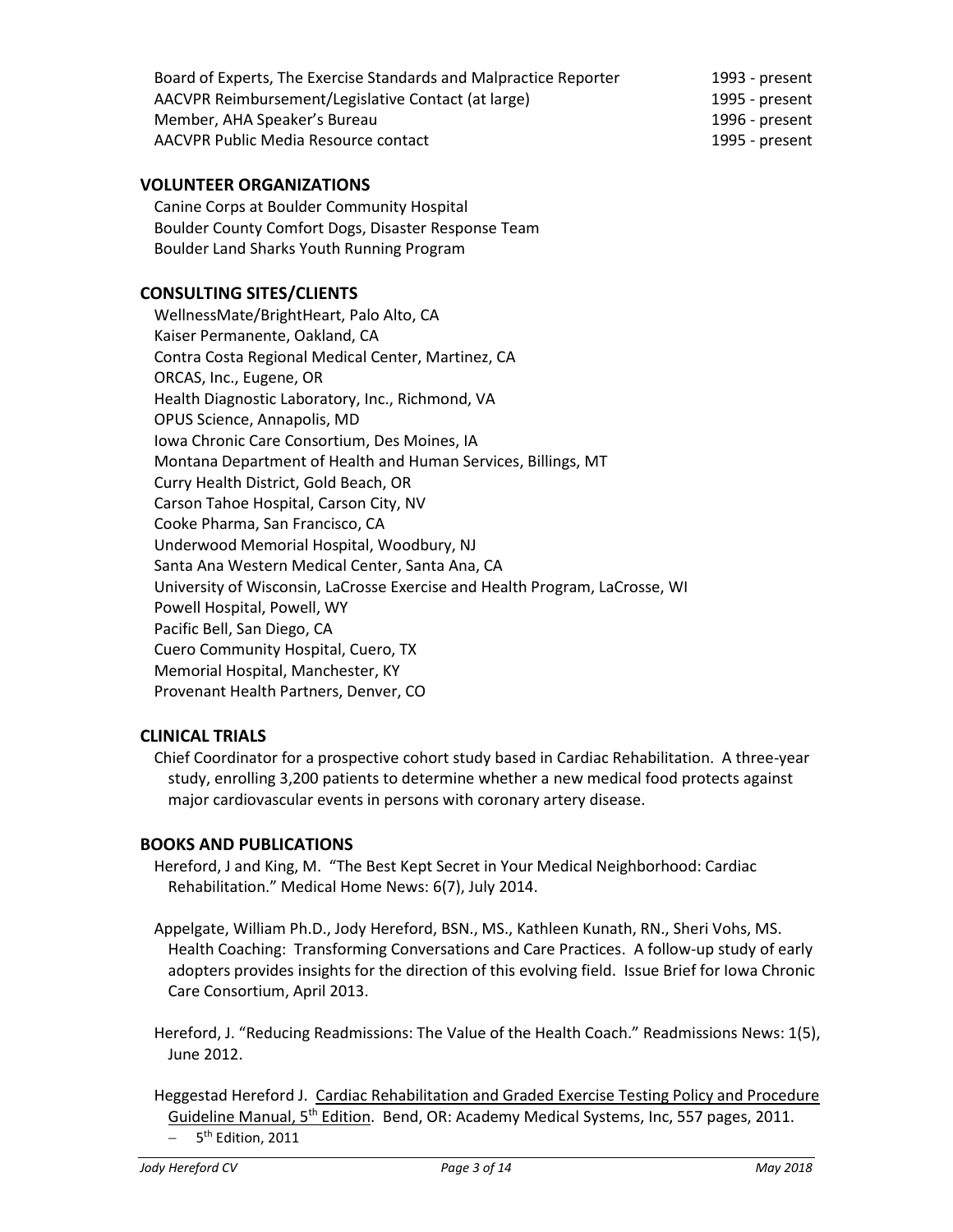- 4<sup>th</sup> Edition, 2005
- 3<sup>rd</sup> Edition, 1998
- 2<sup>nd</sup> Edition, 1994
- $-$  1<sup>st</sup> Edition, 1991

Heggestad Hereford, J. Pulmonary Rehabilitation and Exercise Testing Policy and Procedure Guideline Manual, 3<sup>rd</sup> Edition. Bend, OR: Academy Medical Systems, Inc, 424 pages, 2010.

- 3<sup>rd</sup> Edition, 2010
- 2<sup>nd</sup> Edition, 1998
- $-$  1<sup>st</sup> Edition, 1995

Terri Merritt-Worden, MS; Jody Hereford, RN, MS, Hereford Consulting Boulder, CO; Marjorie King, MD, Helen Hayes Hospital, West Haverstraw, NY; Ross Arena, PhD, PT, Virginia Commonwealth University, Richmond, VA. "Awareness of Disease Management by Cardiac and Pulmonary Rehabilitation Programs." Clinical abstract presented at the American Association of Cardiovascular and Pulmonary Rehabilitation (AACVPR) in Charleston, WV September 2006 and at the Disease Management Association of America (DMAA) in Denver, CO December 2006.

Hereford, J. "Disease Management and You: The Coming Trend." AACVPR News& Views, 19(1): 2005.

Hereford, J. "Leadership: It's all about you, Vol. 2." AACVPR News & Views 18(4): 2004.

Hereford, J. "Leadership: It's all about you." AACVPR News & Views 18(3): 2004.

Shaw DK, Heggestad Hereford J, Southard DR, Sparks KE. AACVPR Telemedicine Position Statement. J Cardiopul Rehab 2001;21:261-262.

Wenger NK, Smith LK, Froelicher ES, Comoss PM, editors. Cardiac Rehabilitation: A Guide to Practice in the 21<sup>st</sup> Century. "Streamlining and Computerizing Cardiac Rehabilitation Charting." Marcel Dekker, Inc., New York, 1999. 12 pages.

Heggestad J. "Pulmonary Rehabilitation Has All the Right Moves." Respiratory Care Manager; 5(7):4-6, 1996.

Heggestad J. "Policies and Procedures in the Context of Quality and Risk Management." The Exercise Standards and Malpractice Reporter, 7(6):88-91, 1993.

Rollins DR, Hoak A, Heggestad JC, Shyrock S. "Improved Exercise Tolerance Documented in Transtracheal Oxygen Therapy Patients Enrolled in a Pulmonary Conditioning Program." Abstract for ATS Annual Meeting, 1988.

## **ACADEMY MEDICAL SYSTEMS PRESENTATIONS**

Conducts one and two-day continuing medical education workshops to health care professionals. Topics include current directions and future trends in the field of cardiovascular and pulmonary health management and rehabilitation. Over the last nine years, presented to more than 8,000 professionals in over 100 cities nationwide.

Subjects covered include topics from physiology, pathophysiology and clinical evaluations to more administrative issues such as program development, marketing, reimbursement, JCAHO and quality improvement. Workshops presented have included the following:

- Build Your Skills in Motivational Interviewing: An Introduction
- National Update: What You Need to Know and What You Need to Do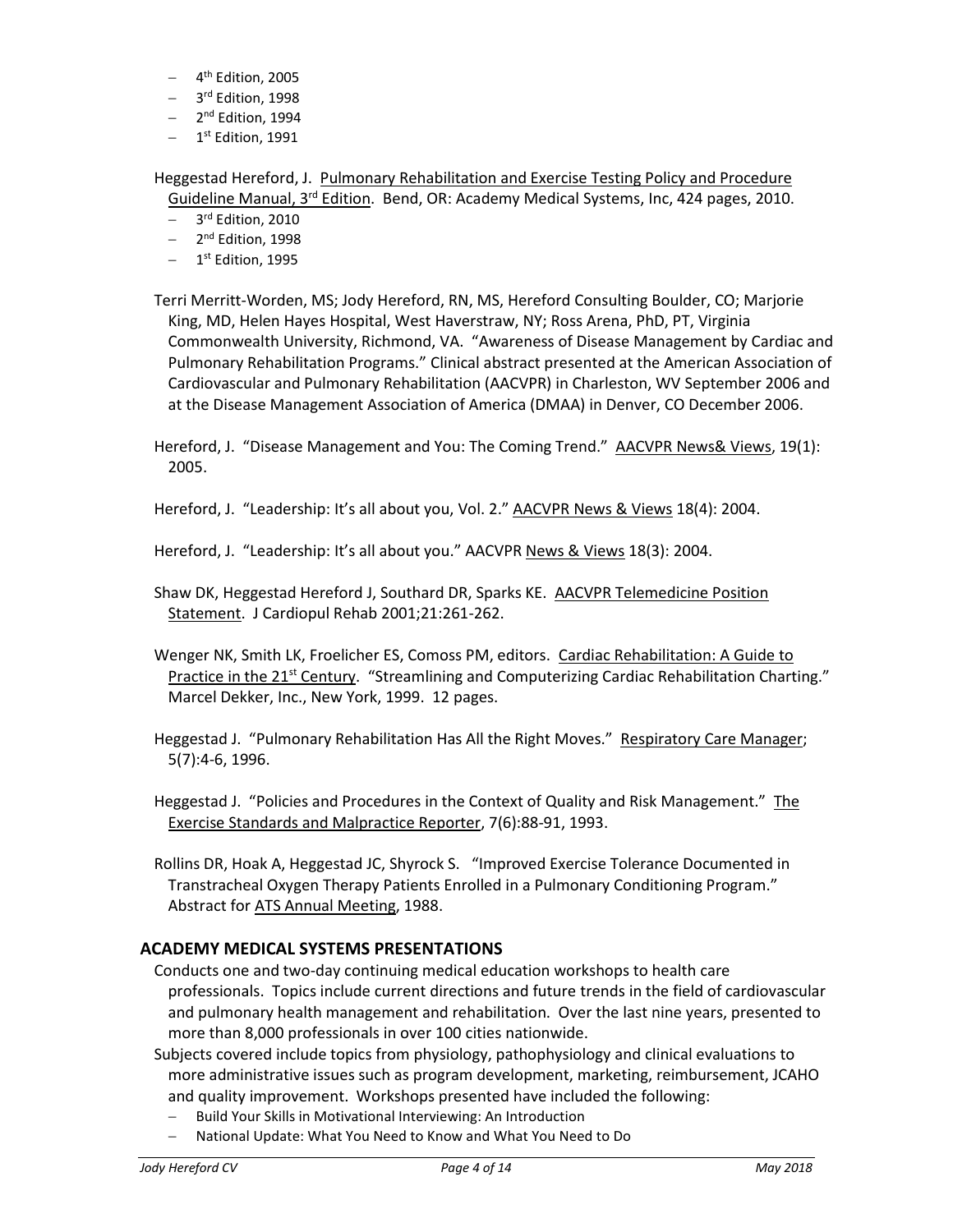- Outcomes Management in Cardiovascular and Pulmonary Health Services
- Accreditations and Certifications in Cardiovascular Health Services
- Contemporary Issues in Cardiac Health and Rehabilitation
- Cardiac Rehabilitation 1998 and Beyond (two-day workshop)
- Pulmonary Rehabilitation 1998 and Beyond (two-day workshop)
- Cardiac Rehabilitation 1997 and Beyond (two-day workshop)
- Pulmonary Rehabilitation 1997 and Beyond (two-day workshop)
- Progressive Strategies in Cardiac Health Services (two-day workshop)
- Exercise Physiology, Testing and Prescription
- Innovations in Pulmonary Rehabilitation
- Women and Cardiovascular Disease: Special Considerations and Consequences
- Essentials of Pulmonary Rehab
- Cardiac Rehab Update 1992, 1993, 1994
- Pulmonary Rehab Update 1992, 1993, 1994
- Cardiac Rehabilitation: Directions for the New Decade

#### **PRESENTATIONS**

Illinois Society of Cardiopulmonary Health and Rehabilitation (ISCHR), Annual Conference, March 2018

4 Hour Workshop – Exploratorium! Build Your Skills in Motivational Interviewing

American Association of Cardiovascular and Pulmonary Rehabilitation (AACVPR) 32<sup>nd</sup> Annual Meeting, Charleston, SC October 4, 2017

*"Motivational Interviewing: Expanding Your Toolbox"*

Colorado Medical Group Management Association (CMGMA) Annual Conference, Denver, CO**,**  September 14, 2017

- "Creating a Culture of Caring"
- "Composing a Career"

Mercy Regional Medical Center, Durango, CO, June 26-27, 2017

- "Motivational Interviewing: Continuing the Journey" – Two Day Workshop

Teleosis Institute: The Future of Health Coaching Podcast. June 2017

 $-$  Why MI?

Introduction to Motivational Interviewing in Health Care: A Two-Day Open Course, Lakewood, CO, April 28-29, 2017

American Association of Cardiovascular and Pulmonary Rehabilitation (AACVPR) 31<sup>st</sup> Annual

Meeting, New Orleans, LA, September 7-10, 2016

- Closing Keynote: Complexity, Connection, & Combobulation
- The Coaching Experience

Texas Association of Cardiovascular and Pulmonary Rehabilitation (TACVPR), Annual Conference, April 2016

- 4 Hour Workshop Exploratorium! Build Your Skills in Motivational Interviewing
- Keynote Opportunity Knocks: Are You Listening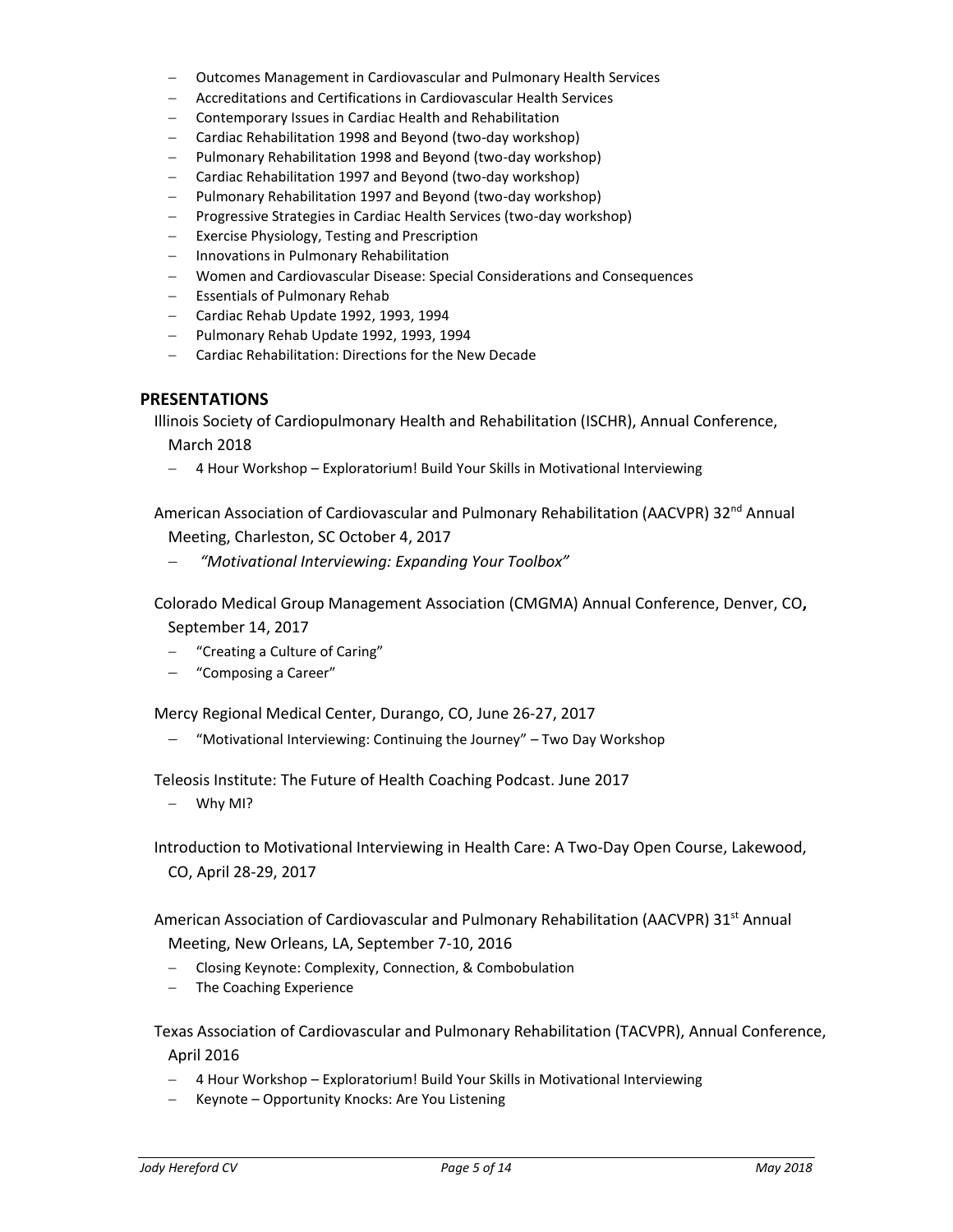Ohio Association of Cardiovascular and Pulmonary Rehabilitation (OACVPR), Columbus, OH, Annual Conference, April 2016

- Keynote - Opportunity Knocks: Are You Listening

Relias Learning, Cary, NC. Three-Part Motivational Interviewing Webinar Series – "Building Your Motivational Interviewing Skills: An Introduction," March 2016.

- Motivational Interviewing in Health Care: A Focus on Language, March 10, 2016.
- The 'Spirit' and Core Skills of Motivational Interviewing, March 17, 2016
- Motivational Interviewing: The Building Blocks of the Process and The Art of Sharing Information, March 31, 2016

Contra Costa Regional Medical Center, Martinez, CA. Nursing Leadership Academy, December 2015.

Motivational Interviewing in Leadership

Maryland Association for Cardiovascular and Pulmonary Rehabilitation (MACVPR), Baltimore,

MD, Annual Conference, April 2015

 Full Day Workshop – The Art and Science of Patient Engagement and Activation: Motivational Interviewing: Empowering Behavior Change

The Seventh National Medical Home Summit, Philadelphia, PA, March 24, 2015

 MINI SUMMIT III: New Medical Neighbors – The Best Kept Secret in Your Medical Neighborhood: Evidence Based Cardiac and Pulmonary Rehabilitation

American Association of Cardiovascular and Pulmonary Rehabilitation (AACVPR) 29<sup>th</sup> Annual Meeting, Denver, CO, September 3-6, 2014

- Practical Applications for Behavior Change
- 2014 Award of Excellence Introduction

Clinical Health Coach® Training Program, 6-week, 46-hour, Iowa Chronic Care Consortium, presented 18 times through 2009- June 2014 including Cleveland Clinic, Ochsner Health System, JPS Health Network, Mercy Medical, Oklahoma Health Care Authority, McFarland Clinic, Cristiana Care, Goshen Hospital and Physicians.

- Heart Failure Population Management One Hospital's Experience
- Beyond Health Literacy
- The Team Approach to Care
- Models of Care in Clinical Health Coaching
- Best Practice Care: Models of Success
- Patient Centered Health Coaching
- Health Coaching Skills Development
- The Essence of Coaching

North Carolina Cardiopulmonary Rehabilitation Association, Chapel Hill, NC, March 14, 2014.

- Closing Keynote: "Opportunity Knocks: Are You Listening?"

Wisconsin Society of Cardiopulmonary Health and Rehabilitation, Appleton, WI April 4-5, 2014

- One Day Workshop: "The Art and Science of Patient Engagement"
- Keynote: "The Role of Cardiac & Pulmonary Rehab in the New Healthcare Model"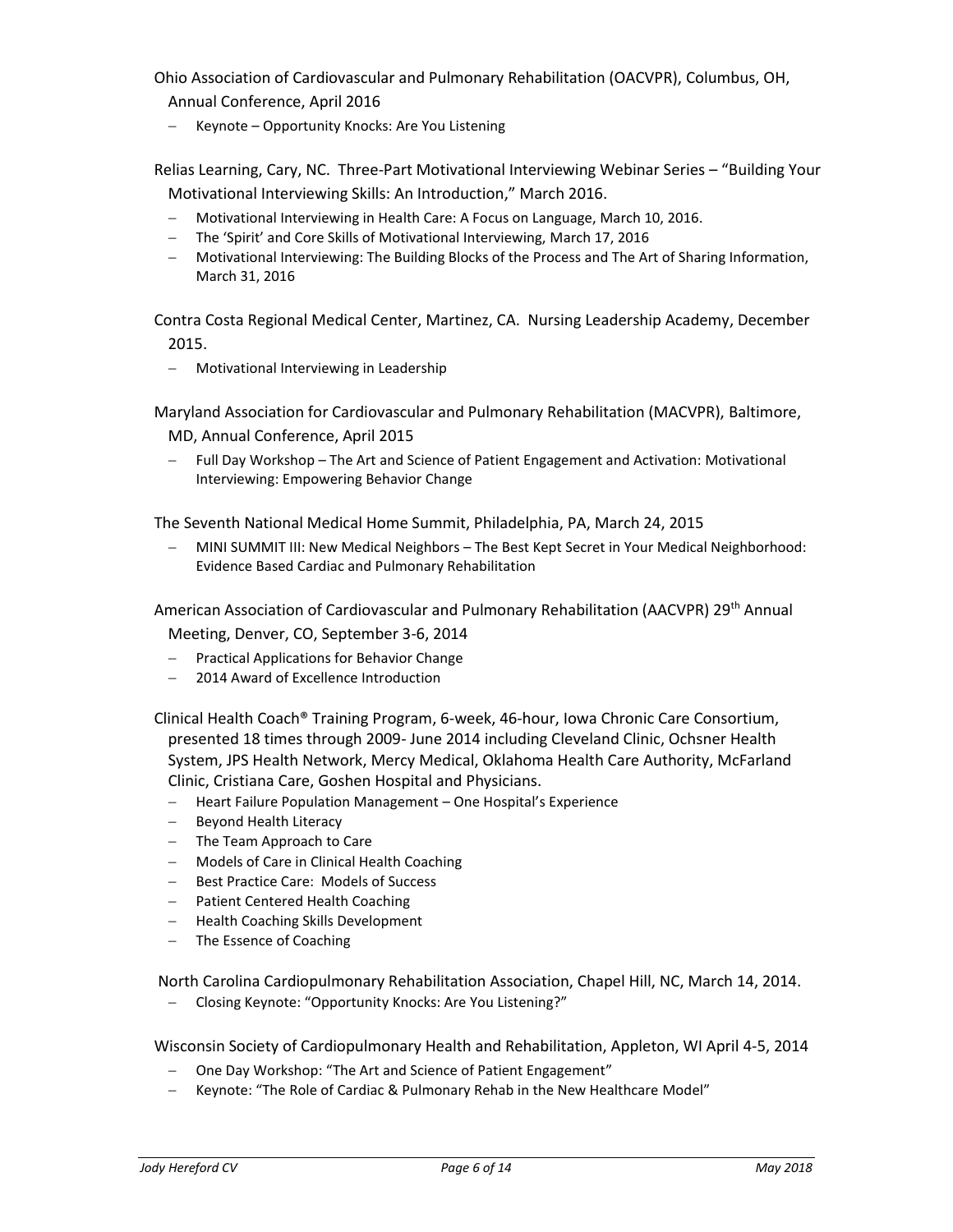The Sixth National Medical Home Summit, Philadelphia, PA, March 17-19, 2014

Health Coaching in the Medical Home: Lessons Learned

Health Diagnostic Laboratory, Inc., 2014 Clinical Health Consultants Annual Conference, (via web-conference), Friday, January 31, 2014

- Closing Keynote: What Business Are You In?

Nursing Enrichment Consultants, 30<sup>th</sup> Annual Weekend Update, Harrisburg, PA, November 16, 2013

 How Successful Are Your Patients at Making Changes? Why & When a Coach Approach is the Better Way to Go

OPUS Science Multiple Sclerosis and Patient Coaching – A Three-Part Webinar Series, taped October 21-22, 2013[, http://www.mspatientcoaching.com/](http://www.mspatientcoaching.com/)

The Value of Patient Engagement in Multiple Sclerosis: The Opportunity in Health Coaching

American Association of Cardiovascular and Pulmonary Rehabilitation (AACVPR) 28<sup>th</sup> Annual Meeting, Nashville, TN, October 3-5, 2013

- Award of Excellence Keynote: What Business Are You In?
- Featured Speaker: Opportunity Abounds: The Compelling Facts of the New Payment Models

Montana Department of Health and Human Services, Helena, MT, May17, 2013

- One Day Intensive Coach Training
- Health Coach Techniques: Bridge the Gap to Better Outcomes

Preventive Cardiovascular Nurses Association (PCNA) 19th Annual Conference, Las Vegas, NV,

May 2, 2013

- Health Coaching: A Key Role for Cardiovascular Nursing

18th Cardiovascular Summit, TCTAP 2013, Seoul, South Korea (via web-conference), April 25,

2013

- Behavior Change: The Key to Successful Cardiopulmonary Rehabilitation

Missouri Kansas (MOKS) Affiliate of Cardiovascular and Pulmonary Rehabilitation, St. Louis, MO, April 20, 2013

- Health Coaching: Improving Outcomes in the Prevention and Care of Chronic Illness

The Fifth National Medical Home Summit, Philadelphia, PA, March 13-15, 2013

- Key Nursing Roles in the Medical Home: The Nurse Coach

Coaching Strategies in Multiple Sclerosis: A One-Day Coaching Intensive for Opus Science, Inc.

- Philadelphia, PA, October 19, 2012
- Chicago, IL, November 9,2012
- Irvine, CA, December 7,2012

American Academy of Medical Administrators (AAMA), November 13-16, 2012, San Antonio, TX

- The Changing World of Healthcare: The Value of the Health Coach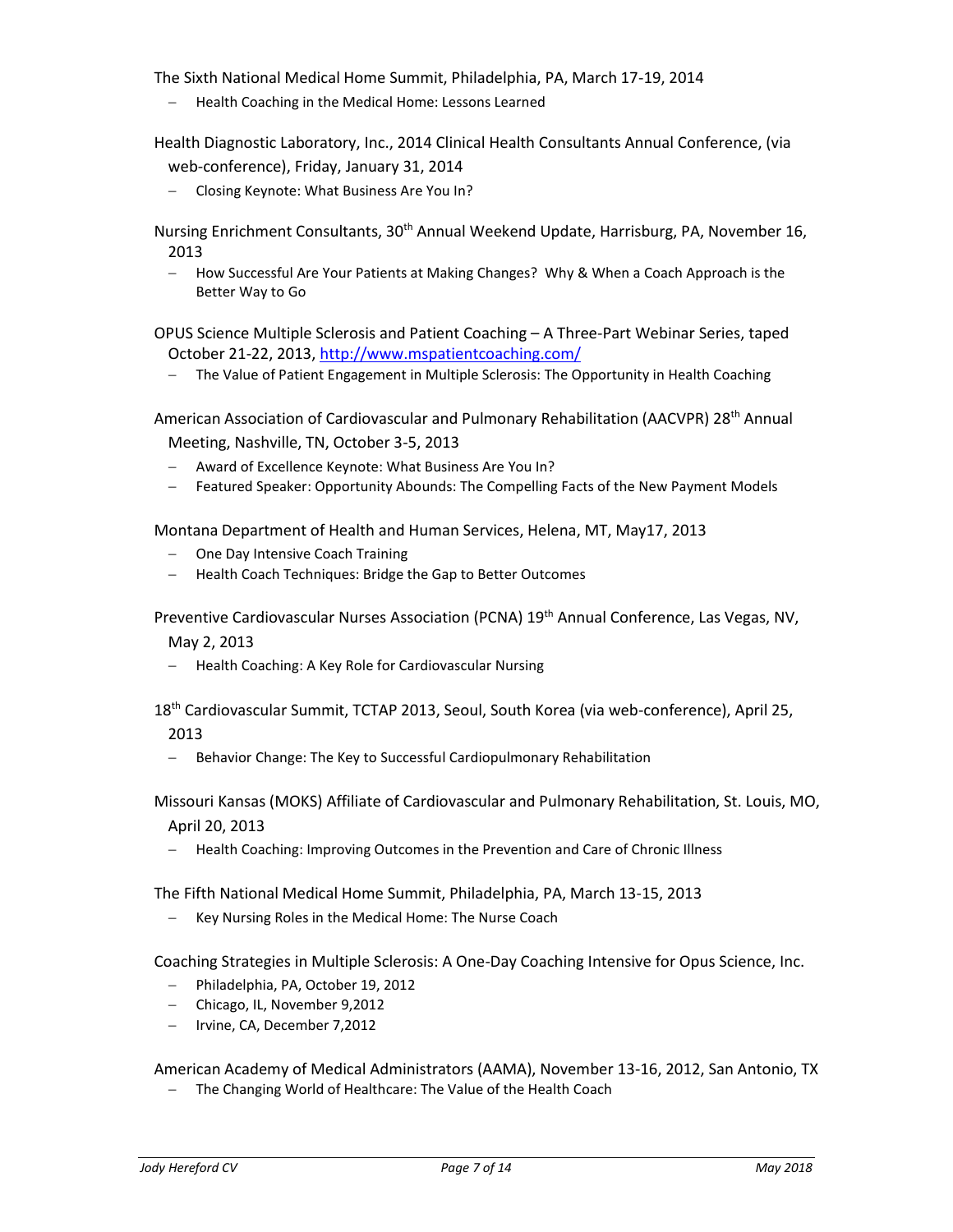American Association of Cardiovascular and Pulmonary Rehabilitation (AACVPR) 27<sup>th</sup> Annual Meeting, Orlando, FL, September 5-8, 2012

- Population Health: What Is It and How Do We Play a Role?
- Maximizing Patient Engagement Through Health Coaching: A Critical Role for Your Hospital

Heartland Cardiovascular and Pulmonary Rehabilitation Network (Iowa and Nebraska Affiliates),

2012 Annual Conference, Omaha, NE, Saturday, April 21, 2012

- Engage Your Patients on a Whole New Level: The Value of the Health Coach
- Health Coaching Techniques: From Expert to Coach

The Montana Department of Public Health and Human Services, Cardiovascular Health Summit 2012, Billings, MT, Friday, April 13, 2012

- Engage Your Patients on a Whole New Level

Montana Association of Cardiovascular and Pulmonary Rehabilitation (MACVPR), 2012 Annual

Conference, Billings Clinic, Billings, MT, Thursday, April 12, 2012

- Health Coaching Techniques: From Expert to Coach

The Fourth National Medical Home Summit, Philadelphia, PA, February 28, 2012

Transformation of the Encounter, Transformation of Care: The Value of the Clinical Health Coach

Colorado Society of Osteopathic Medicine, February 19, 2012

- Engage Your Patients on a Whole New Level

Progressive Business Solutions, Webinar, December 1, 2011

 Toward Consumer Accountability in the Accountable Care Organization: The Value of Health Coaching

American Academy of Medical Administrators (AAMA), November 16-18, 2011, Scottsdale, AZ

- Engage Your Patients on a Whole New Level
- Health Coach Techniques: Moving from Expert to Coach

HealthTeamWorks Membership Meeting, Denver, CO, October 4, 2011

The Role of the Clinical Health Coach in the Medical Home

The National Medical Home Summit West, San Francisco, CA, September 20-22, 2011

Health Coaching – Engage Your Patients on A Whole New Level

American College of Cardiology, Colorado CCA Meeting, Denver, CO, June 22, 2011

- The Art and Science of Clinical Health Coaching

Exempla Lutheran Medical Center, Denver, CO, April 20, 2011

- Reducing the Burden of Chronic Illness
- The Role of the Clinical Health Coach

Rocky Mountain Cardiopulmonary Rehabilitation Association (RMCRA) Annual Meeting, April 30, 2011

- The Art and Science of Clinical Health Coaching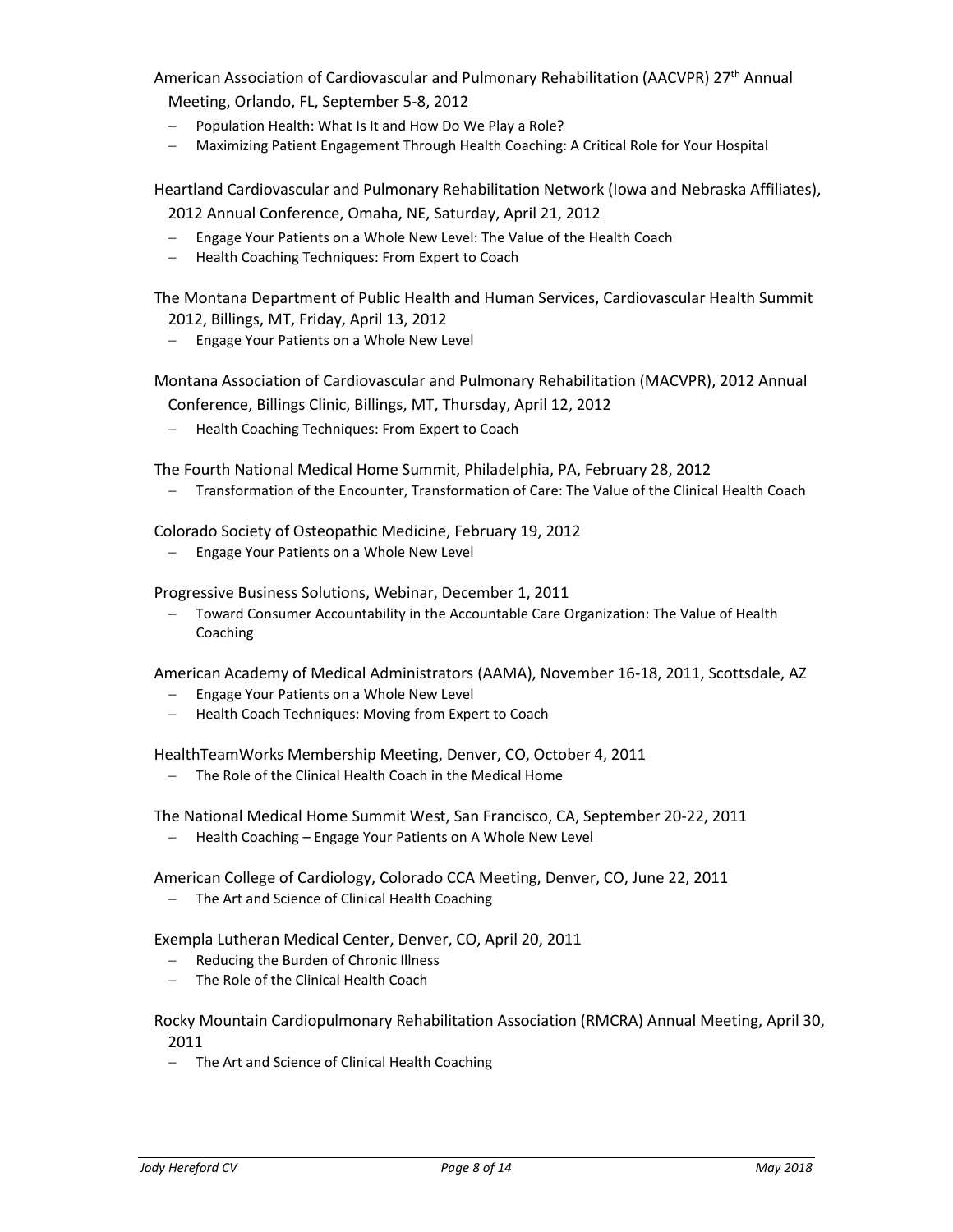American Association of Cardiovascular and Pulmonary Rehabilitation (AACVPR) 25<sup>th</sup> Annual Meeting, Milwaukee, WI, October 7-9, 2010

- Creating Our Future: Capturing Opportunity in Health Care Reform

Retooling, Reframing and Redefining Cardiopulmonary Rehabilitation, Six-Part Webinar Series hosted by Academy Medical, September 23<sup>rd</sup> through November 4<sup>th</sup>, 2010

- Health Care, Health Care Reform and Program Opportunities
- The Chronic Care Model and Tools
- New Rules, New Environment, New Opportunities
- A New Look at Innovative Models
- The Art and Science of Clinical Health Coaching
- Implementing New Programs: A Project Management Approach

Blue Cross Blue Shield Association, Executive Medical Director Meeting. Chicago, IL, April 30, 2007.

- The Role of Program Certification in Operationalizing Evidence Based Medicine

European Association of Cardiovascular Prevention and Rehabilitation (EACPR) Annual Meeting. Madrid, Spain, April 19-21, 2007

- Program Certification: The US Experience

Olathe Medical Center and The Kansas Cardiovascular Center 9th Annual Cardiology Conference, HeartBeat 2007: Finely Tuned Cardiac Care. Overland Park, KS April 13, 2007

Rehabilitation and prevention at the intersection of disease management

Ohio Association of Cardiovascular and Pulmonary Rehabilitation (OACVPR), 19th Annual Meeting. Columbus, OH, April 11-12, 2007.

Working Together for the Future: AACVPR and You

North Carolina Cardiopulmonary Rehabilitation Association (NCCRA) Annual Meeting, "Taking Care of Your Sweet Heart and Lungs." Charlotte, NC, February 16-17, 2007.

- Health and Rehabilitation at the Intersection of Disease Management
- Working Together for the Future: AACVPR and You

Arizona Society for Cardiovascular & Pulmonary Rehabilitation, Annual Meeting.

"Cardiovascular and Pulmonary Rehab in the 21st Century." Phoenix, AZ, May 6, 2006.

Cardiopulmonary Rehabilitation in the New Millennium: Disease Management and You

[Illinois Society for Cardiopulmonary Health & Rehabilitation,](http://www.ischr.org/) 17th Annual Education Conference, "Where is Rehabilitation Taking Us?" Springfield, IL, March 10-11, 2006.

- Cardiopulmonary Rehabilitation in the New Millennium: Disease Management and You
- Working Together for the Future: AACVPR and You

[Kentucky Cardiopulmonary Rehabilitation Association,](http://www.kcra-net.com/) Annual Education Conference, Thursday, April 27, 2006. Central Baptist Hospital, Lexington, KY.

Cardiopulmonary Rehabilitation in the New Millennium: Disease Management and You

Minnesota Association for Cardiovascular and Pulmonary Rehabilitation, "Meeting Patient Outcomes," November 2-3, 2005 – Duluth, MN

- Cardiopulmonary Rehabilitation in the New Millennium: Disease Management and You
- Working Together for the Future: AACVPR and You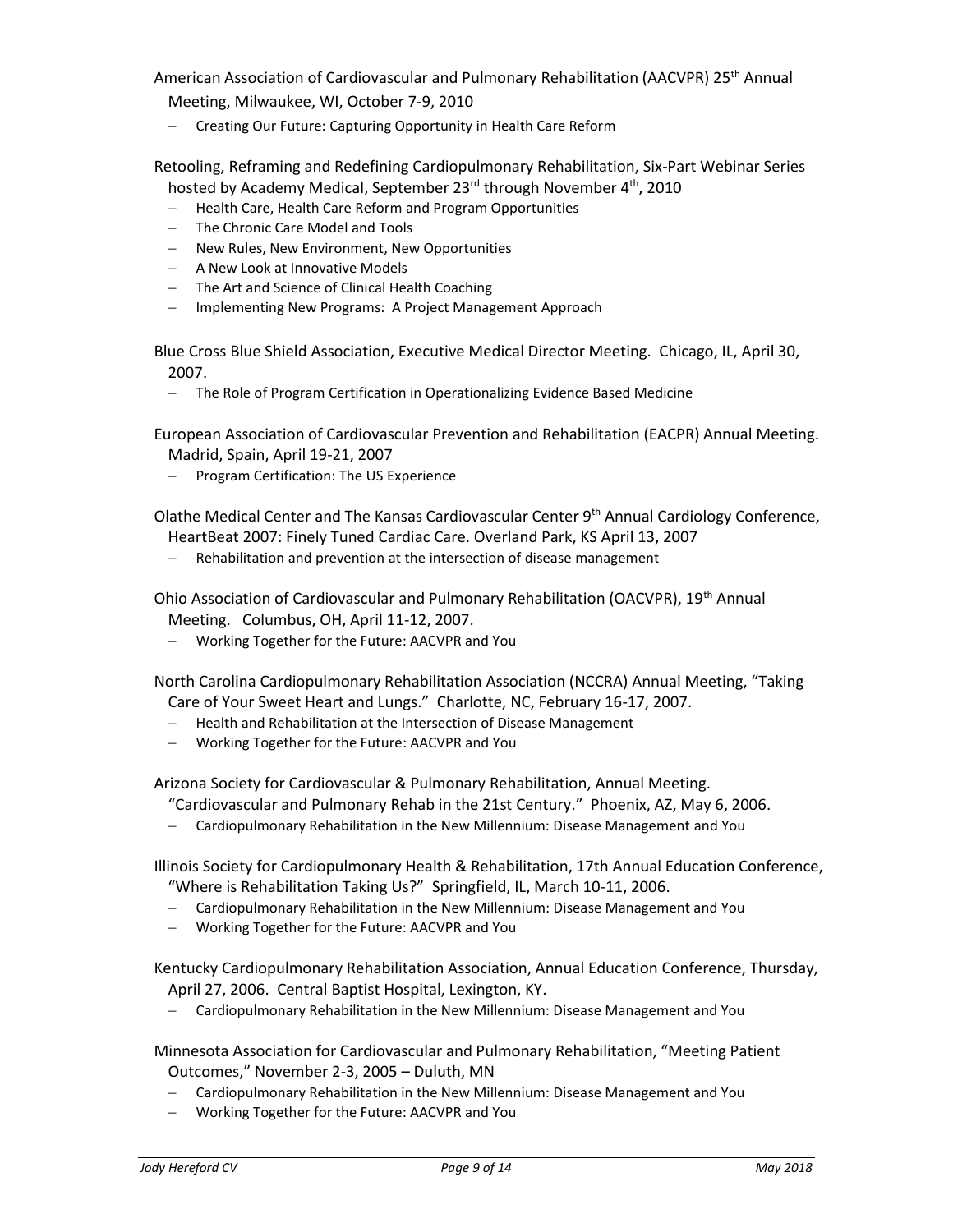Massachusetts Association for Cardiovascular and Pulmonary Rehabilitation, "Meeting Patient Outcomes," October 27, 2005 – Framingham, MA

- Cardiopulmonary Rehabilitation in the New Millennium: Disease Management and You
- Working Together for the Future: AACVPR and You

West Virginia Association for Cardiovascular and Pulmonary Rehabilitation, May 4-5, 2005 – Flatwoods, WV.

- Cardiopulmonary Rehabilitation in the New Millennium: Disease Management and You
- A Community Approach to Health Management: One Town's Experience

TriNetwork Association for Cardiovascular and Pulmonary Rehabilitation, April 29, 2005 – Des Moines, IA.

- Cardiopulmonary Rehabilitation in the New Millennium: Disease Management and You
- A Community Approach to Health Management: One Town's Experience

Southern Association for Cardiovascular and Pulmonary Rehabilitation, April 8-10, 2005 – Laurel, MS

A Community Approach to Health Management: One Town's Experience

TriState Society for Cardiovascular and Pulmonary Rehabilitation, April 2, 2005 – Conshohocken, PA.

Cardiopulmonary Rehabilitation in the New Millennium: Disease Management and You

Banner Health Systems: Seventh Annual Banner Health Cardiovascular Conference, February 24, 2005 – Loveland, CO.

Cardiac Rehabilitation in the New Millennium

University of Wisconsin, LaCrosse Exercise and Health Program, Continuing Education Workshop, Pulmonary Rehabilitation, October 2004. Presentations included:

- Program Organization and Design
- Administrative Components
	- Reimbursement and Marketing Documentation
	- JCAHO
- Reimbursement Update

Rocky Mountain Cardiopulmonary Rehabilitation Association May 2004. Presentations included:

Motivation and Leadership in Challenging Times

University of Wisconsin, LaCrosse Exercise and Health Program, Continuing Education Workshop, Pulmonary Rehabilitation, October 2003. Presentations included:

- Program Organization and Design
- Administrative Components Reimbursement and Marketing Documentation JCAHO
- Reimbursement Update

Rocky Mountain Cardiopulmonary Rehabilitation Association April 2003. Presentations included:

The State of State Affiliates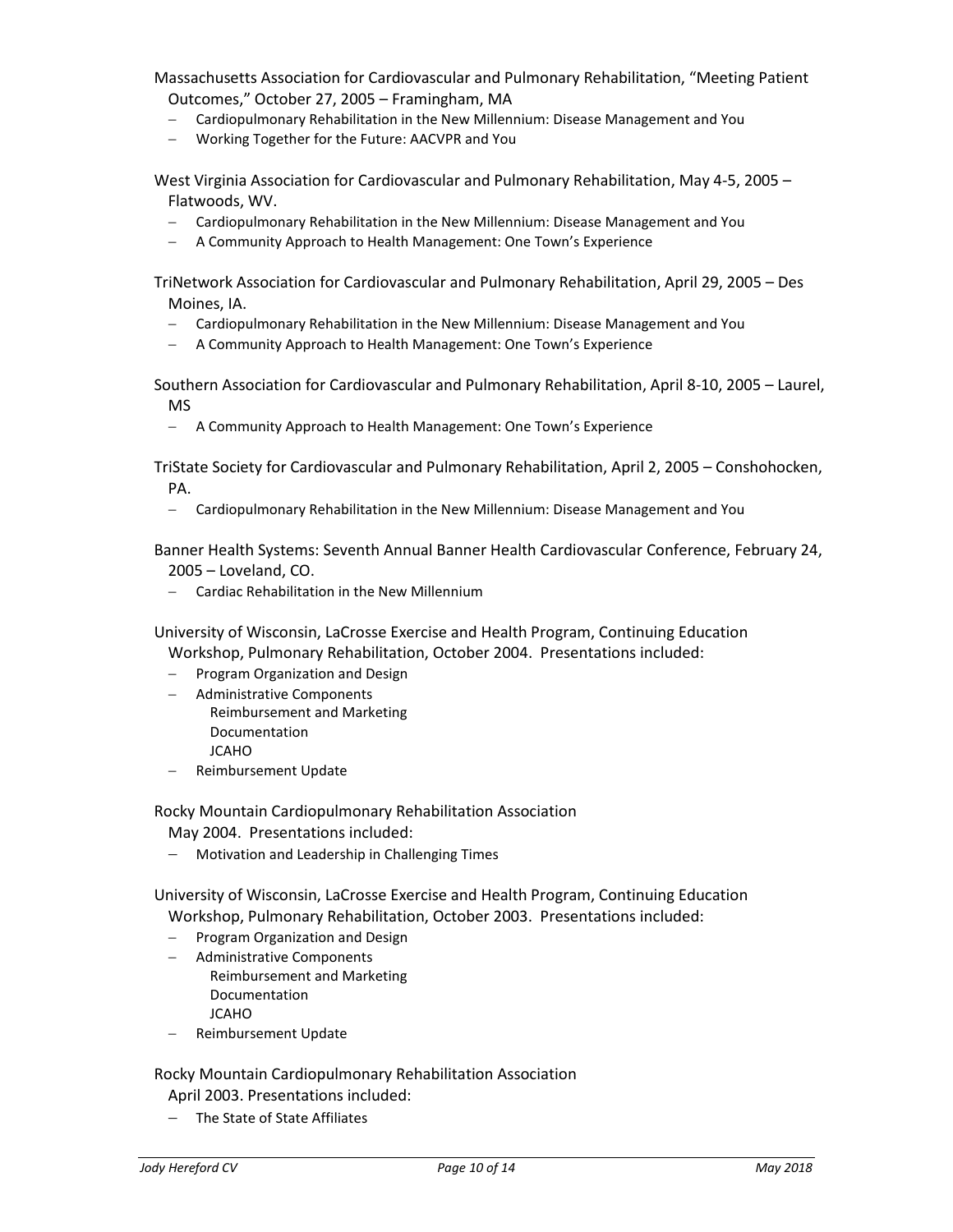High Sierra Critical Care Conference

March 3-6, 2003. Presentations included:

Why Pulmonary Rehab?

University of Wisconsin, LaCrosse Exercise and Health Program, Continuing Education Workshop, Pulmonary Rehabilitation, October 2002. Presentations included:

- Program Organization and Design
- Administrative Components
	- Reimbursement and Marketing Documentation
		- JCAHO
- Reimbursement Update

Oklahoma Association of Cardiovascular and Pulmonary Rehabilitation, Annual Meeting July 11, 2002. Presentations included:

National Update and Resources – What's New and What Do They Expect from Us Now?

New York Association of Cardiovascular and Pulmonary Rehabilitation, Annual Meeting April 12-13, 2002. Presentations included:

- $-$  How to Build a Feasibility Study and/or Business Plan
- National Update and Resources
- Leadership Challenges

Maine Association of Cardiovascular and Pulmonary Rehabilitation, Annual Meeting March 21-22, 2002. Presentations included:

The Current State and Future of Pulmonary Rehabilitation

California Association of Cardiac Rehabilitation, Annual Meeting

March 14-16, 2002. Presentations included:

Closing Keynote: On Change, Transformation, Courage and Hope

Nursing Enrichment Consultants, Pat Comoss, President and CEO

20th Annual Weekend Retreat for Cardiac Rehab Nurses, October 12-14, 2001 Harrisburg, PA

- Exercise Physiology for the Non-Physiologist
- Closing Keynote: On Change, Transformation, Courage and Hope

Intervent USA, Inc., Neil Gordon, President and CEO

October 2 and 11, 2001

- Four remote, countrywide phone presentations on the "Future of Cardiac Rehabilitation."

University of Wisconsin, LaCrosse Exercise and Health Program, Continuing Education Workshop, Pulmonary Rehabilitation, October 2001. Presentations included:

- $-$  Program Organization and Design
- Administrative Components Reimbursement and Marketing Documentation JCAHO
- Reimbursement Update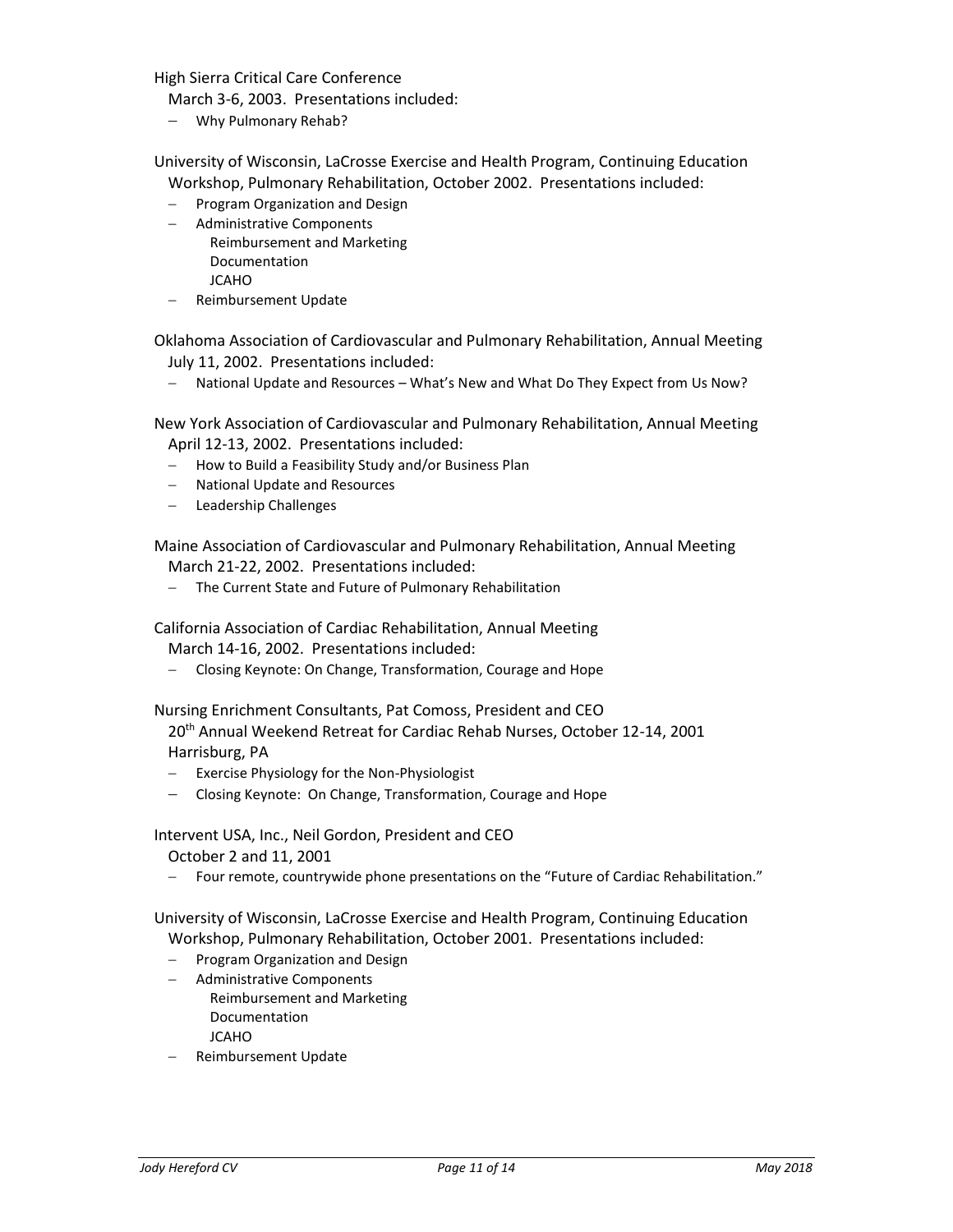American Association of Cardiovascular and Pulmonary Rehabilitation, Sixteenth Annual

- Meeting, September 2001. Presentations were to have included: Meeting Cancelled.
- Telemedicine and the Future
- Cardiovascular Health Fellowships; Health Forum

Montana Association of Cardiovascular and Pulmonary Rehabilitation, Annual Meeting March 29-30, 2001. Presentations included:

- Outcomes Revisited Creating a Scorecard that Counts
- Practical Marketing Tactics for Promoting the Value and Vision of Your Services
- Innovative Approaches to Health Management A Peek Outside the Box

University of Wisconsin, LaCrosse Exercise and Health Program, Continuing Education Workshop, Pulmonary Rehabilitation, October 2000. Presentations included:

- $-$  Program Organization and Design
- Administrative Components Reimbursement and Marketing Documentation **JCAHO**
- Exercise Physiology
- Reimbursement Update

American Association of Cardiovascular and Pulmonary Rehabilitation, Fifteenth Annual Meeting, September 2000. Presentations included:

- Telemedicine and the Future

Texas Association of Cardiovascular and Pulmonary Rehabilitation, 10<sup>th</sup> Annual Conference, Riding the Waves of the New Millennium: Are Rough Seas Ahead? April 8-9, 2000. Presentations included:

- Practical Marketing Tactics for Promoting the Value and Vision of Your Services (Keynote)
- Empowered Insurance: 10 Strategies to Yes

NorthWest Association of Cardiovascular and Pulmonary Rehabilitation, Ninth Annual Conference, Complementary Medicine in Cardiovascular and Pulmonary Rehabilitation, April 1999. Presentations included:

- JCAHO Update
- Exercise Physiology for the Non-Physiologist

American Lung Association, First Annual Central Florida Respiratory Symposium, June 1998. Presentations included:

- Keys for Effective Outcomes
- Outcomes Management

University of Wisconsin, LaCrosse Exercise and Health Program, Continuing Education Workshop, Pulmonary Rehabilitation, April 1998. Presentations included:

- Developing Policies and Procedures
- Reimbursement and Marketing
- Documentation
- JCAHO
- Exercise Physiology

American College of Cardiovascular Administrators, Cardiovascular Administrators' Management Conference, March 1998. Presentations included:

- Cardiac Health and Rehabilitation Services in a Managed Care Environment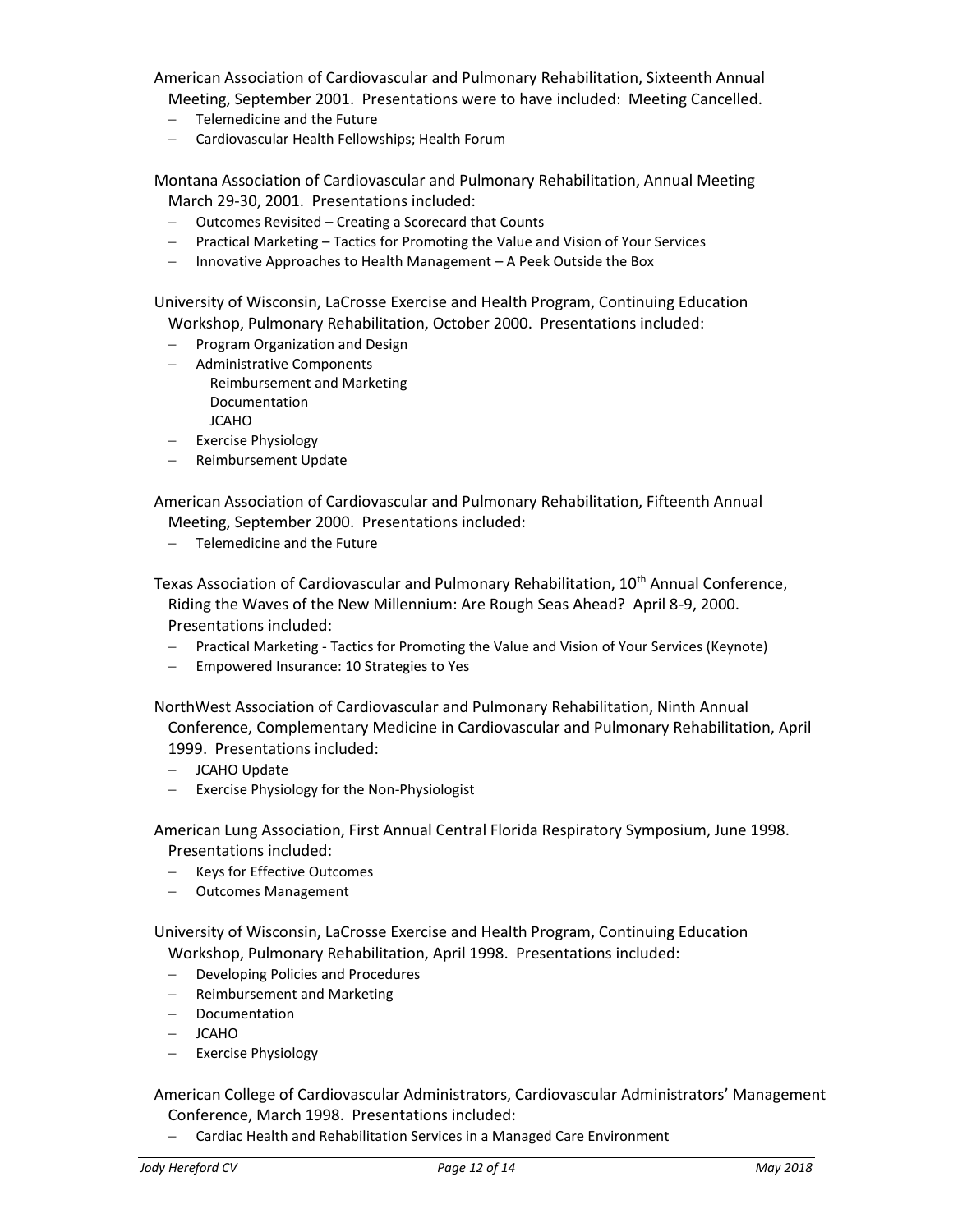Wisconsin Society for Cardiovascular and Pulmonary Rehabilitation, Tenth Annual Meeting, Management and Treatment Methods in Cardiopulmonary Rehabilitation, April 1998. Presentations included:

- Keynote Address
- Administrative Aspects of Cardiopulmonary Health and Rehabilitation Services
- Preparation for a Successful JCAHO Survey

American Association of Cardiovascular and Pulmonary Rehabilitation, Eleventh Annual Meeting, The Challenge of Change, November 1997. Presentations included:

JCAHO Expectations

Powell Hospital Cardiac Health and Rehabilitation Symposium 1997. Two-day conference solely developed and presented to a regional association of cardiac health professionals from a fivestate area, November 1997.

University of Wisconsin, LaCrosse Exercise and Health Program, Continuing Education Workshop, Pulmonary Rehabilitation, October 1997. Presentations included:

- Developing Policies and Procedures
- Reimbursement and Marketing
- Documentation
- JCAHO
- Exercise Physiology

American Association of Cardiovascular and Pulmonary Rehabilitation, Eleventh Annual

Meeting, Promoting Health and Preventing Disease, September 1996. Presentations included:

What Is Essential for Program Policies

Colorado Cardiopulmonary Rehabilitation Association, Eighth Annual Meeting, Rehab in the Fast Lane, April 1996. Presentations included:

- Keynote Address
- Outcomes and Measurements for Marketing your Rehab Program

West Virginia Association of Cardiovascular and Pulmonary Rehabilitation, Fourth Annual Conference, May 1996. Presentations included:

- Starting a Pulmonary Rehabilitation Program
- Quality Improvement
- Documentation Tools: What Needs to Be Written Down

American Association of Cardiovascular and Pulmonary Rehabilitation, Tenth Annual Meeting, Building on Success, October 1995. Presentations included:

- Meeting Expectations

Arizona Society for Cardiopulmonary Rehabilitation, Third Annual Conference, Riding the Waves of Change, April 1995. Presentations included:

- The Latest and Greatest in the Treatment of Heart Failure

American Association of Cardiovascular and Pulmonary Rehabilitation, Ninth Annual Meeting, Looking Within, Reaching Out, October 1994. Presentations included:

- Exercise Physiology